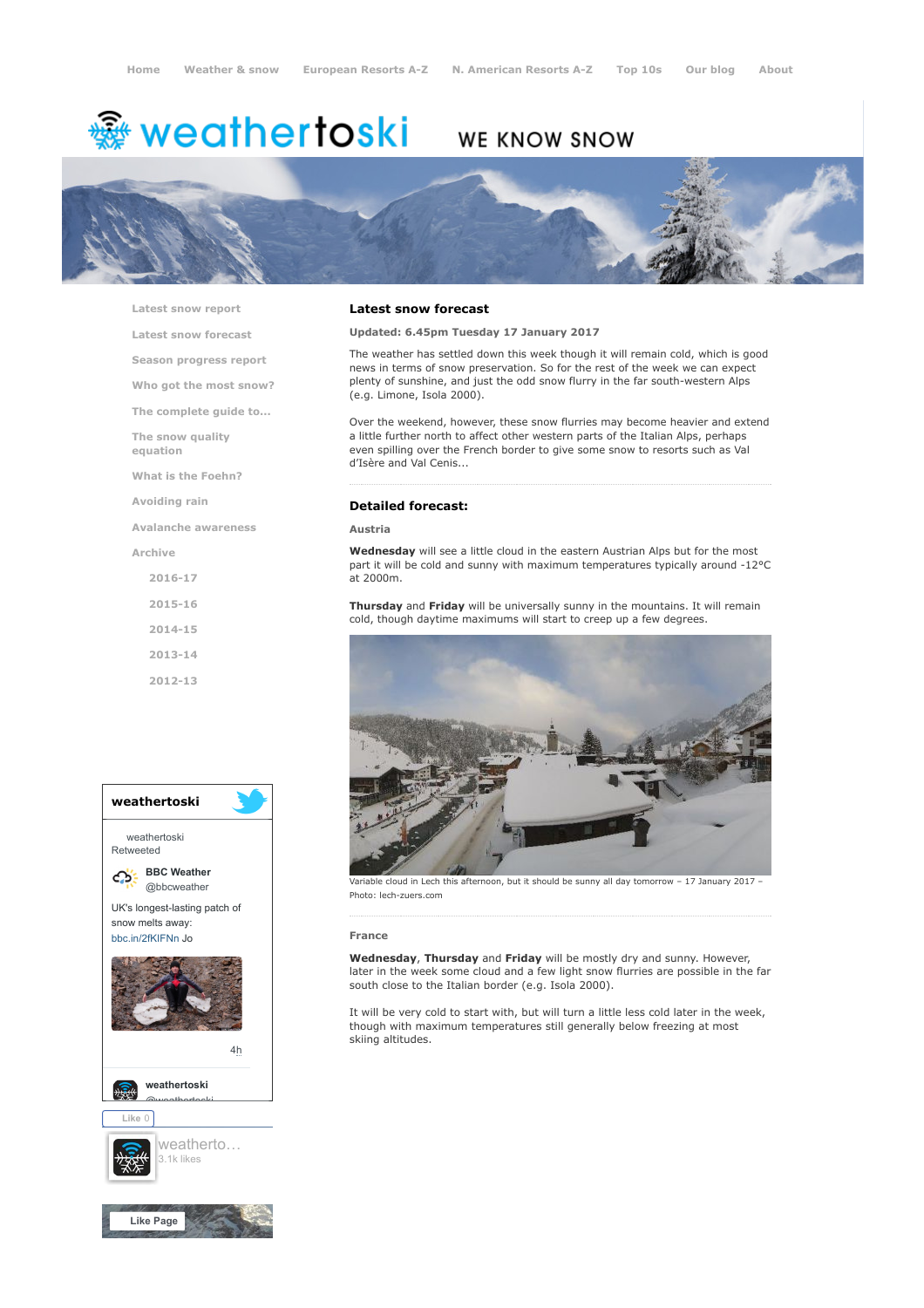Follow me on: **Lwitter** 

[Tweet](https://twitter.com/intent/tweet?original_referer=https%3A%2F%2Fwww.weathertoski.co.uk%2Fweather-snow%2Farchive%2Fsnow-forecast-17-01-2017%2F&ref_src=twsrc%5Etfw&text=Weather%20to%20ski%20-%20Snow%20forecast%20-%2017%20January%202017&tw_p=tweetbutton&url=https%3A%2F%2Fwww.weathertoski.co.uk%2Fweather-snow%2Farchive%2Fsnow-forecast-17-01-2017%2F)

Tweet this page





# Contact us...

Got a burning question about weather or snow conditions in the Alps? [Contact us](https://www.weathertoski.co.uk/about-1/contact-us/) and we'll do our best to answer it...

# E: [info@weathertoski.co.uk](mailto:fraser@weathertoski.co.uk)

T: +44 (0)20 3151 3154



Sunset in the Abondance valley in the Portes du Soleil – 17 January 2017 – Photo: portesdusoleil.com

# Italy

Wednesday, Thursday and Friday will be mostly dry and sunny. However, later in the week some cloud and a few light snow flurries are possible in the far south close to the French border (e.g. Prato Nevoso).

It will be very cold to start with, but will turn a little less cold later in the week (especially in the west), though maximum temperatures will still be generally below freezing at most skiing altitudes.



Dry but with some cloud in Sestriere this afternoon – 17 January 2017 – Photo: vialattea.it

### Switzerland

Wednesday will see some low cloud still plaguing the northern foothills, but most places will be sunny but very cold with maximum temperatures typically around -8°C at 2000m.

Thursday and Friday will remain mostly sunny in the mountains with very cold nights but gradually increasing daytime maximums.



Leysin, viewed from the slopes of Villars – 17 January 2017 – Photo: villars.ch

# Outlook:

Over the weekend, snow showers may become heavier and more generalised in the south-western Alps (affecting areas such as the Milky Way and perhaps even Val d'Isère and Val Cenis), though most of the Alps will remain dry. It will also gradually turn less cold.